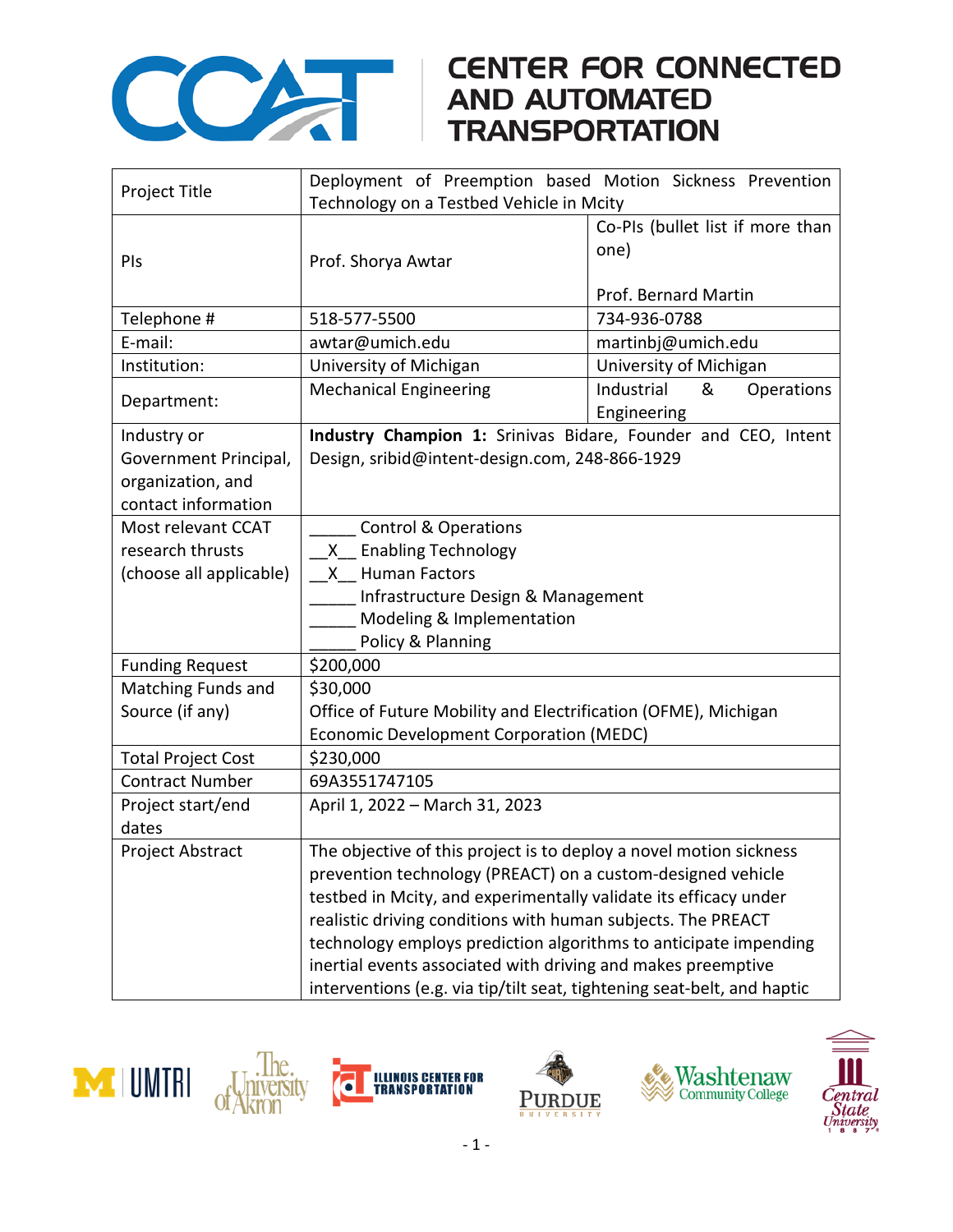

## **CENTER FOR CONNECTED**

|                                   | stimuli) before the inertial events actually happen, thereby averting<br>motion sickness.                                                                                                                                                                                                                                                                                                                                                                                                                                                                                                                                                                                         |
|-----------------------------------|-----------------------------------------------------------------------------------------------------------------------------------------------------------------------------------------------------------------------------------------------------------------------------------------------------------------------------------------------------------------------------------------------------------------------------------------------------------------------------------------------------------------------------------------------------------------------------------------------------------------------------------------------------------------------------------|
|                                   | Our previous CCAT grant has enabled the development of several<br>key components of the PREACT technology - a vehicle testbed<br>comprising various mechatronic modules for preemption;<br>instrumentation to measure the states of the vehicle and the<br>passenger; triggering algorithms necessary to preemptively actuate<br>the mechatronic modules; an Mcity path that emulates city and<br>highway driving; and, an IRB approved human subject testing<br>protocol. This project aims to bring together and integrate these<br>previously developed components to demonstrate a Proof of<br>Principle of the PREACT technology, for one set of experimental<br>conditions. |
|                                   | By mitigating motion sickness and enhancing comfort and<br>productivity for passengers, the PREACT technology will help<br>overcome a major practical impediment in the adoption of<br>Autonomous Vehicles by the society. This, in turn, will usher in the<br>numerous benefits of AVs - fewer road accidents and fatalities,<br>reduced traffic congestion, lower energy consumption and<br>environmental footprint, reclaimed productivity for passengers, and<br>equitable access to transportation.                                                                                                                                                                          |
| High-level<br>implementation plan | Deploy PREACT technology Proof of Principle at Mcity under<br>realistic driving conditions, for one set of experimental conditions<br>Compile and analyze experimental data, and establish<br>findings and conclusions in technical reports                                                                                                                                                                                                                                                                                                                                                                                                                                       |
| <b>Project Metrics</b>            | Establish the value proposition of the PREACT motion system<br>$\bullet$<br>prevention technology for automotive industry stake-holders<br>Educational / professional training of students in human<br>factors, instrumentation, mechatronic design & motion sickness<br>Broaden equity and participation by engaging a diverse<br>group of students, researchers, and test-subjects in transportation<br>research<br>Research publications and patent application                                                                                                                                                                                                                |